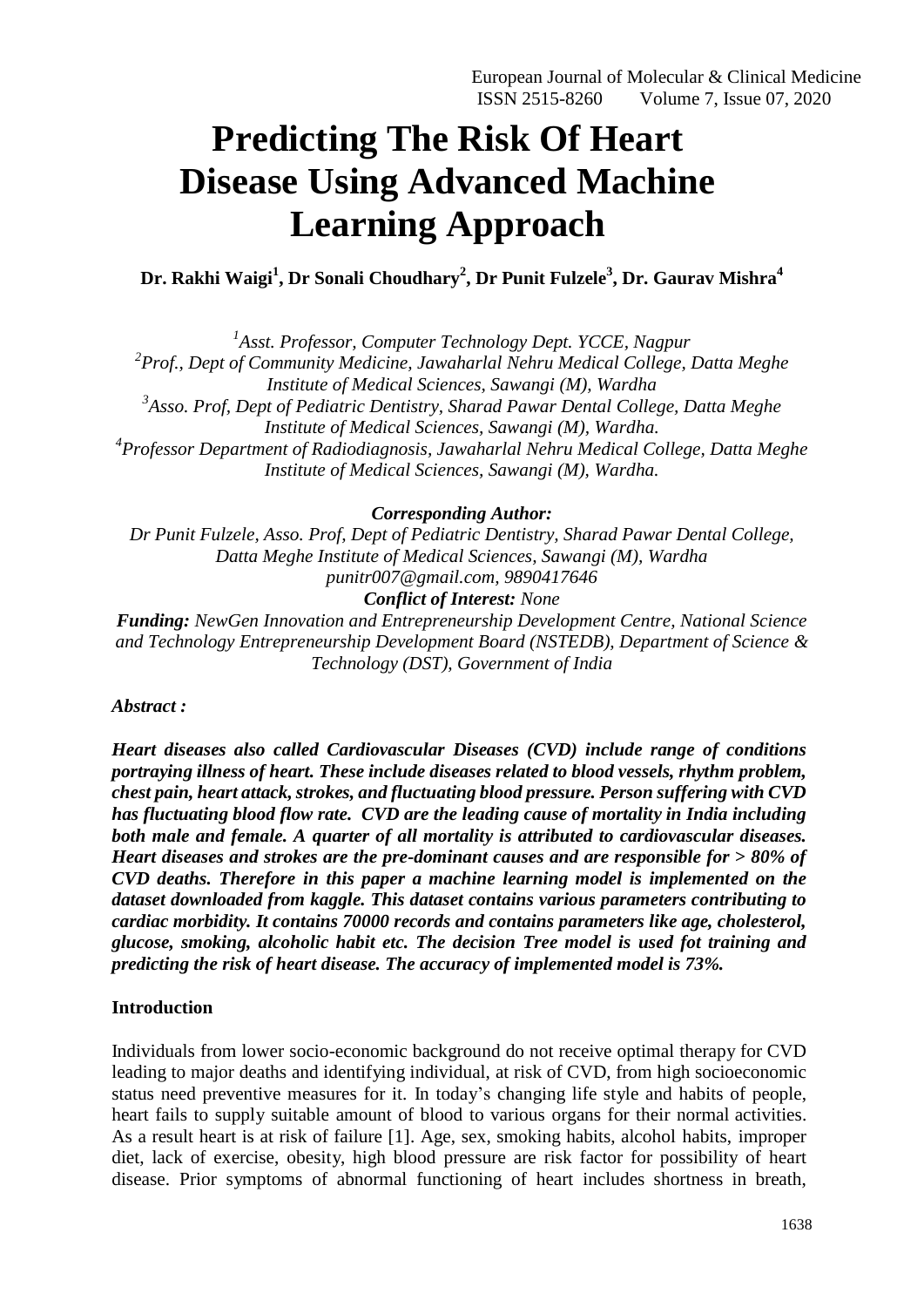fatigue, swollen feet, shoulder pain, jaw pain, neck pain etc.[2]. Identifying and diagnosing the heart disease is very complex and difficult process. There are various challenges such as advanced apparatus needed for treatment and ignorance toward symptoms of heart disease due to costly treatment [3]. Disease prediction using data mining and machine learning techniques is ongoing struggle for past decades. Most of the existing work includes applications of data mining techniques to medical profiles for prediction of diseases. Some approaches tried to predict future risk of progression of diseases but they were unable to give accurate results. Therefore, a system is needed which will continuously monitor the parameters related to blood flow and will predict risk of heart related diseases in future. Many models [4][5][6][7]were proposed in the past based on data-mining techniques but accuracy of those models are not up to the marks. Therefore recent advancement in Machine learning techniques [8 hindawi][9,10] allow researchers to use them in health care domain.

**II Literature Survey:** Healthcare is a major field of research since last decade. Almost all sorts of algorithms are implemented and tested positively in healthcare domain. Though medical cardiology is a critical domain, recent advancement in data mining and machine learning techniques created significant contribution in diverse domain. Large amount of medical data gets accumulated everyday and researchers have tested their algorithms on it. Developing countries are suffering with major deaths caused due heart malfunctioning[11]. Various optimization algorithms were used in the past for predicting accuracy of risk of heart disease. Neural network based on fuzzy logic was used to train genetic algorithm in paper[12] for feature extraction. It produces accuracy of 99.97%. In paper [13] heart disease was diagnosed with accuracy of 97.8% using genetic algorithm trained using neural network. Three different classifiers i.e. KNN, Decision tree, Naïve Bayes classifier were used in paper[14] for classification of data into risk and non-risk of heart disease. Due to use of Rough set and fuzzy logic techniques in [15] [16], death rate due to heart disease decreases.

In this paper two classifiers are implemented for predicting risk of heart disease. Those two classifiers are Decision Tree and Naïve Bayes Classifier. Section III describes the dataset and detail method of implementation.

#### **III Materials and Methods**

#### **3.1 Dataset**

We have downloaded cardio dataset from kaggle website. This dataset consists of 11 parameters such as age, gender, height, weight, systolic blood pressure, diastolic blood pressure, cholesterol level,glucose level, smoking habit, alcoholic habit, active. This dataset consists of 70000 rows and 13columns Meaning and values considered for these parameters are listed below.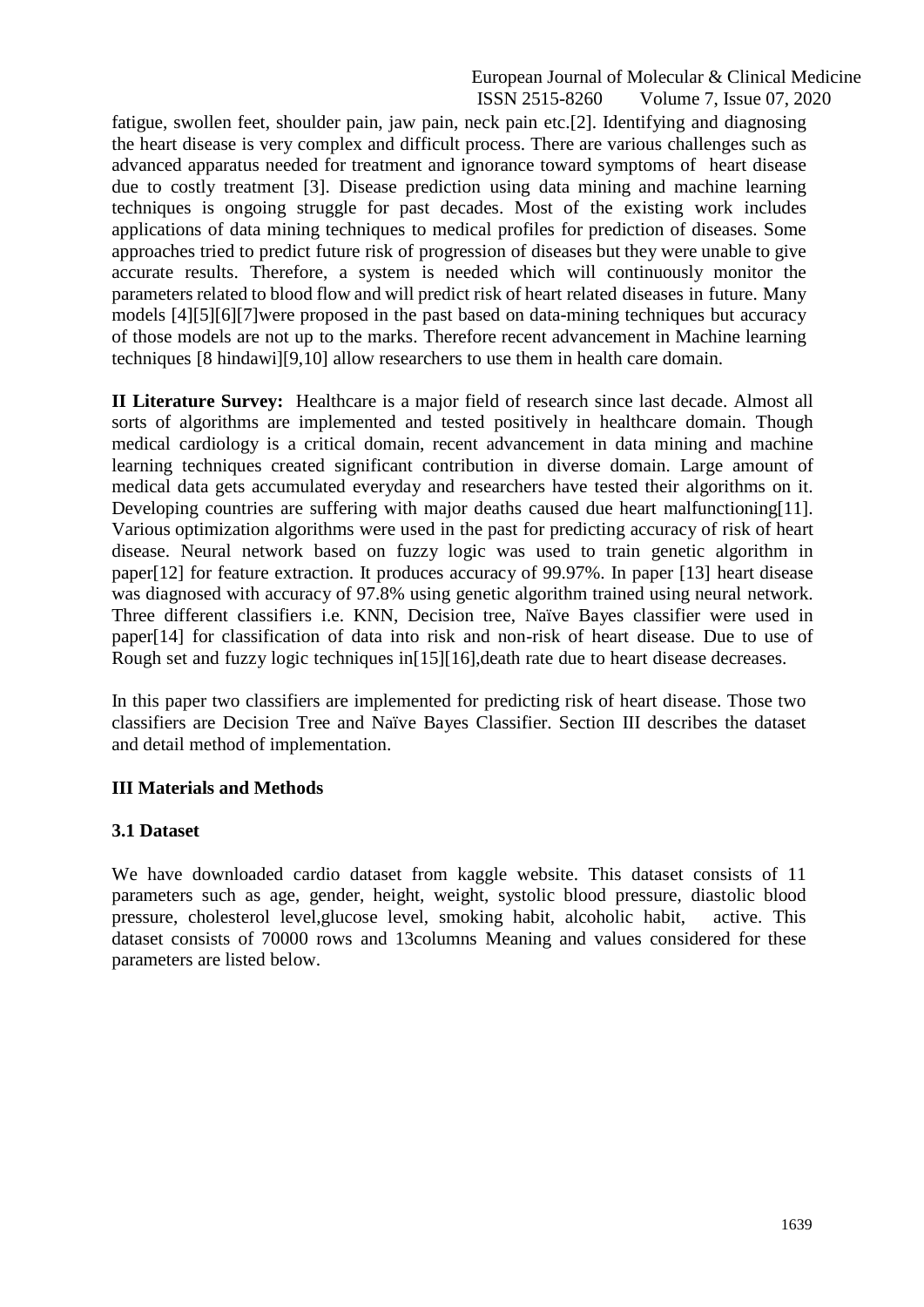|        |                                 | ,,,,,,,,,,,,,,,,,<br>$\frac{1}{2}$ $\frac{1}{2}$ $\frac{1}{2}$ |
|--------|---------------------------------|----------------------------------------------------------------|
| Sr. No | Feature                         | Meaning                                                        |
| 1.     | Age                             | Age in Days                                                    |
| 2.     | Gender                          | Gender of patient 1:male, 2:female                             |
| 3.     | Height                          | Height in cm                                                   |
| 4.     | Weight                          | Weight in Kg                                                   |
| 5.     | <b>Systolic Blood Pressure</b>  | Pressure exerted when blood ejected into                       |
|        |                                 | arteries. Measured in mmHg                                     |
| 6.     | <b>Diastolic Blood Pressure</b> | Pressure exerted by blood within arteries                      |
|        |                                 | between heartbeats. Measured in mmHg                           |
| 7.     | Cholesterol level in blood      | 3 levels considered 1: normal, 2: above                        |
|        |                                 | normal, 3: well above normal                                   |
| 8.     | Glucose level in blood          | 1: normal, 2: above normal, 3: well above                      |
|        |                                 | normal                                                         |
| 9.     | Smoking habit                   | Binary value 1:smoking and 0:non-smoking                       |

| 10. | Alcohol habit | alcoholic                        |    | Binary value 1:alcoholic and 0:non- |  |  |
|-----|---------------|----------------------------------|----|-------------------------------------|--|--|
| 11. | Active        | Based<br>1:active, 0:sluggingish | on | activity                            |  |  |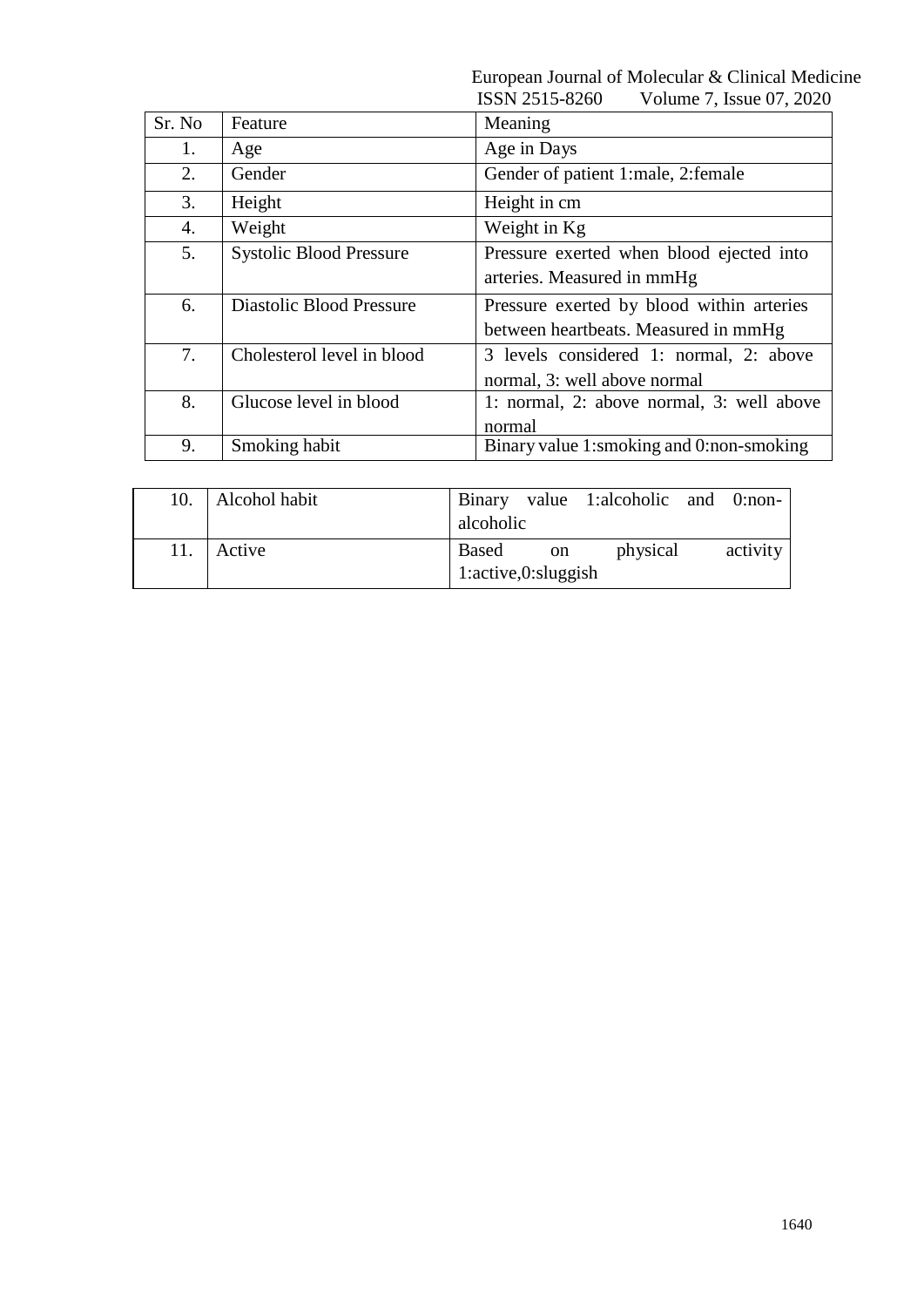|                | id             | age   | gender         | height | weight | ap_hi | $ap_$ | cholesterol | gluc | smoke | alco | active       |
|----------------|----------------|-------|----------------|--------|--------|-------|-------|-------------|------|-------|------|--------------|
| $\Omega$       | 0              | 18393 | 2              | 168    | 62.0   | 110   | 80    |             |      | 0     | 0    | $\mathbf{1}$ |
|                |                | 20228 |                | 156    | 85.0   | 140   | 90    | 3           |      | 0     | 0    | 1            |
| $\overline{2}$ | $\overline{2}$ | 18857 |                | 165    | 64.0   | 130   | 70    | 3           |      | 0     | 0    | 0            |
| 3              | 3              | 17623 | $\overline{2}$ | 169    | 82.0   | 150   | 100   |             |      | 0     | 0    | T            |
| 4              | 4              | 17474 |                | 156    | 56.0   | 100   | 60    |             |      | 0     | 0    | 0            |
|                |                |       |                |        |        |       |       |             |      |       |      | Þ            |

Few records of the dataset are shown below in Fig.1.

Fig1. Sample records of Cardio dataset

To do detailed analysis of the dataset we have plotted histogram of age and class parameter which is shown in Fig. 2. Blue color indicates no-risk class and red color indicates risk class for heart disease. It is observed that after 54years of age risk of cardiac disease increases.



Fig.2 showing histogram of age to cardiac disease cases.

Apart from age we have also plotted histogram of discrete feature such as cholesterol, glucose, alcohol, smoking and active to know about dataset at broad level. It is shown as below in fig.3. It is observed that, in the dataset active and non-smoking and non-alcoholic cases are more with less cases of high glucose and cholesterol levels.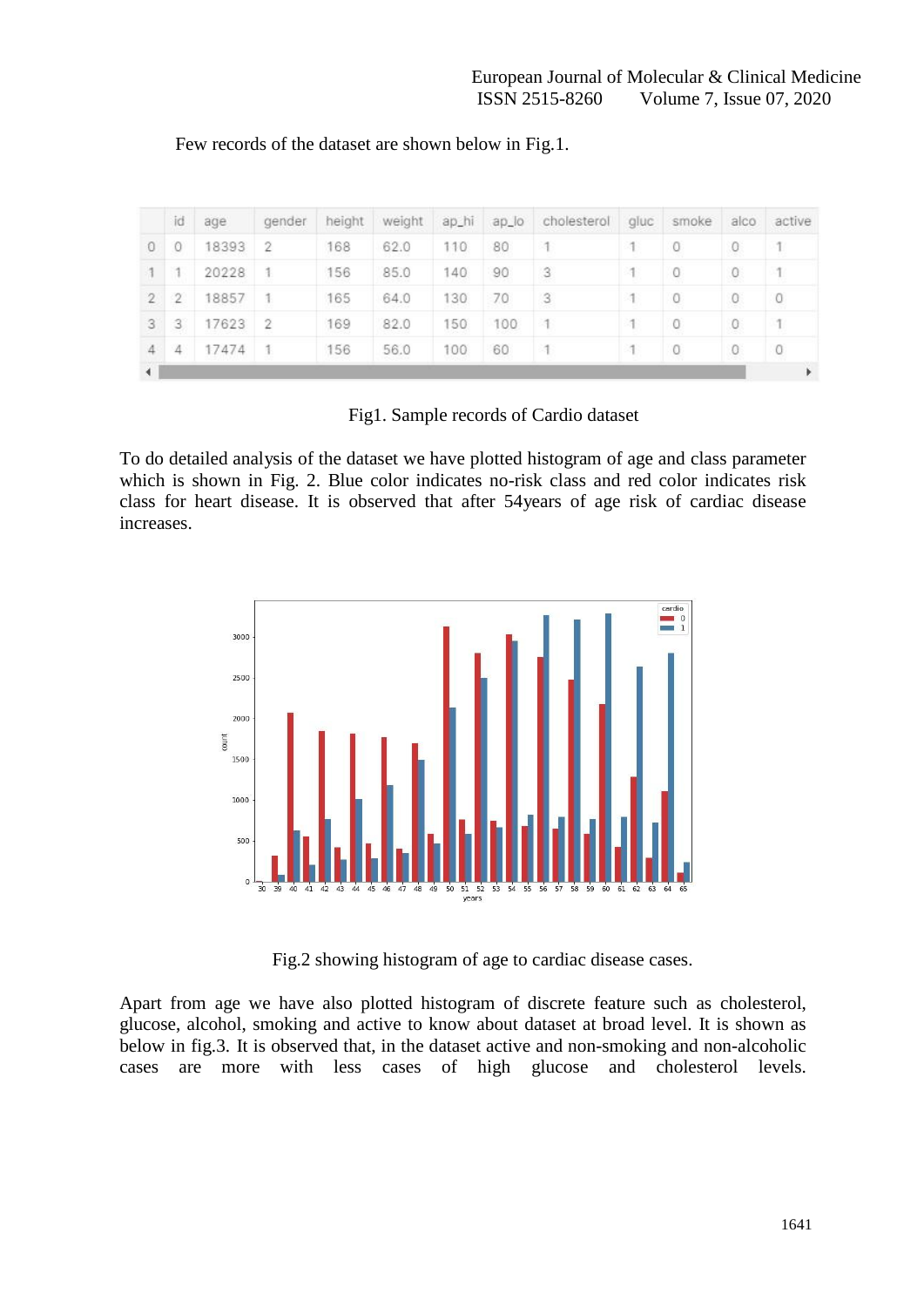

Fig.3 showing histogram of discrete valued features

In the dataset there are 45530 males and 24470 females. This we have identified from average height. Average height of gender 1 is 161.39 cm and that of gender 2 is 169.95 cm. This conclude that gender 1 is female and gender 2 is male. As part of cleaning the dataset, we have removed the irrelevant entries by considering following possibilities.

Ratio of systolic to diastolic pressure: generally blood pressure is recorded as ratio of two numbers ex.120/80. The upper value indicates systolic pressure and lower value indicates diastolic pressure. The entry with systolic value smaller than diastolic is treated as irrelevant and is deleted from the dataset. This gives us 60142 records.

Body Mass Index : BMI is calculated as ratio of weight to height. If BMI is below 9 then it indicates underweight and cholesterol level is high then it is treated irrelevant entry and is deleted.

Once data is cleaned we applied heat map on dataset which is shown in fig 4. To find close relation between attributes. From Fig. 3 it is not very clear about strong correlation between cholesterol or smoking with heart morbidity. Therefore we have implemented decision tree model on the dataset and tested its accuracy. The dataset is classified into two classes. Label 0 indicates non-risk class and label 1 indicates risk class of heart disease. There are 30779 records without risk and 29363 record with risk of heart disease. After applying decision tree model on filtered data, we got accuracy of 72.77%. Evidences from GBD studies were reported reflecting on the need of this technology [17-21]. Related articles are also reported by few of the authors [22-25].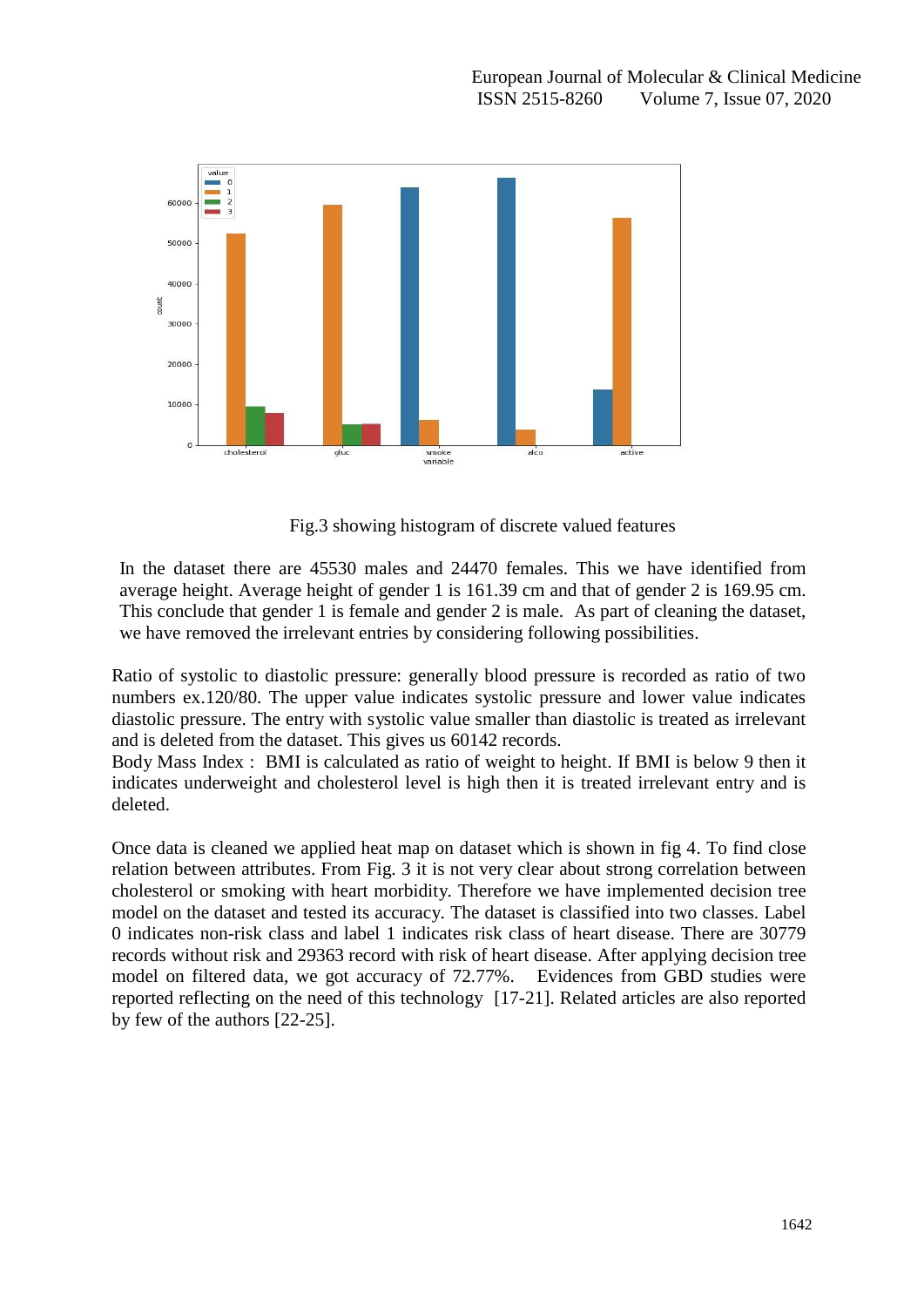

Fig.4. Heat Map showing co-relation between parameters of cardio dataset.

## **Conclusion and Future Scope**

Thus after implementing decision tree model on cardio dataset, it is observed that the accuracy is not very good. May be Naïve Bayes classifier will be better option for this dataset for predicting risk of heart disease. Also in order to improve accuracy we will design a wrist band which will continuously monitor pulse rate, body temperature, blood flow rate. Adding these parameters in the dataset will definitely improve accuracy.

## **References:**

- [1] A. L. Bui, T. B. Horwich, and G. C. Fonarow, "Epidemiology and risk profile of heart failure," *Nature Reviews Cardiology*, vol. 8, no. 1, pp. 30–41, 2011.
- [2] M. Durairaj and N. Ramasamy, "A comparison of the perceptive approaches for preprocessing the data set for predicting fertility success rate," *International Journal of Control theory and Applications*, vol. 9, pp. 256–260, 2016.
- [3] S. Ghwanmeh, A. Mohammad, and A. Al-Ibrahim, "Innovative artificial neural networks-based decision support system for heart diseases diagnosis," *Journal of Intelligent Learning Systems and Applications*, vol. 5, no. 3, pp. 176–183, 2013.
- [4] Ponrathi Athilingam, Bradlee Jenkins, Marcia Johansson, Miguel Labrador "A Mobile Health Intervention to Improve Self-Care in Patients With Heart Failure: Pilot Randomized Control Trial" ,*JMIR Cardio* 2017, vol. 1, issue 2, pg no:1
- [5] DhafarHamed, Jwan K. Alwan, Mohamed Ibrahim, Mohammad B. Naeem "The Utilisation of Machine Learning Approaches for Med-ical Data Classification" in *Annual Conference on New Trends in Information & Communications Technology Applications -* march-2017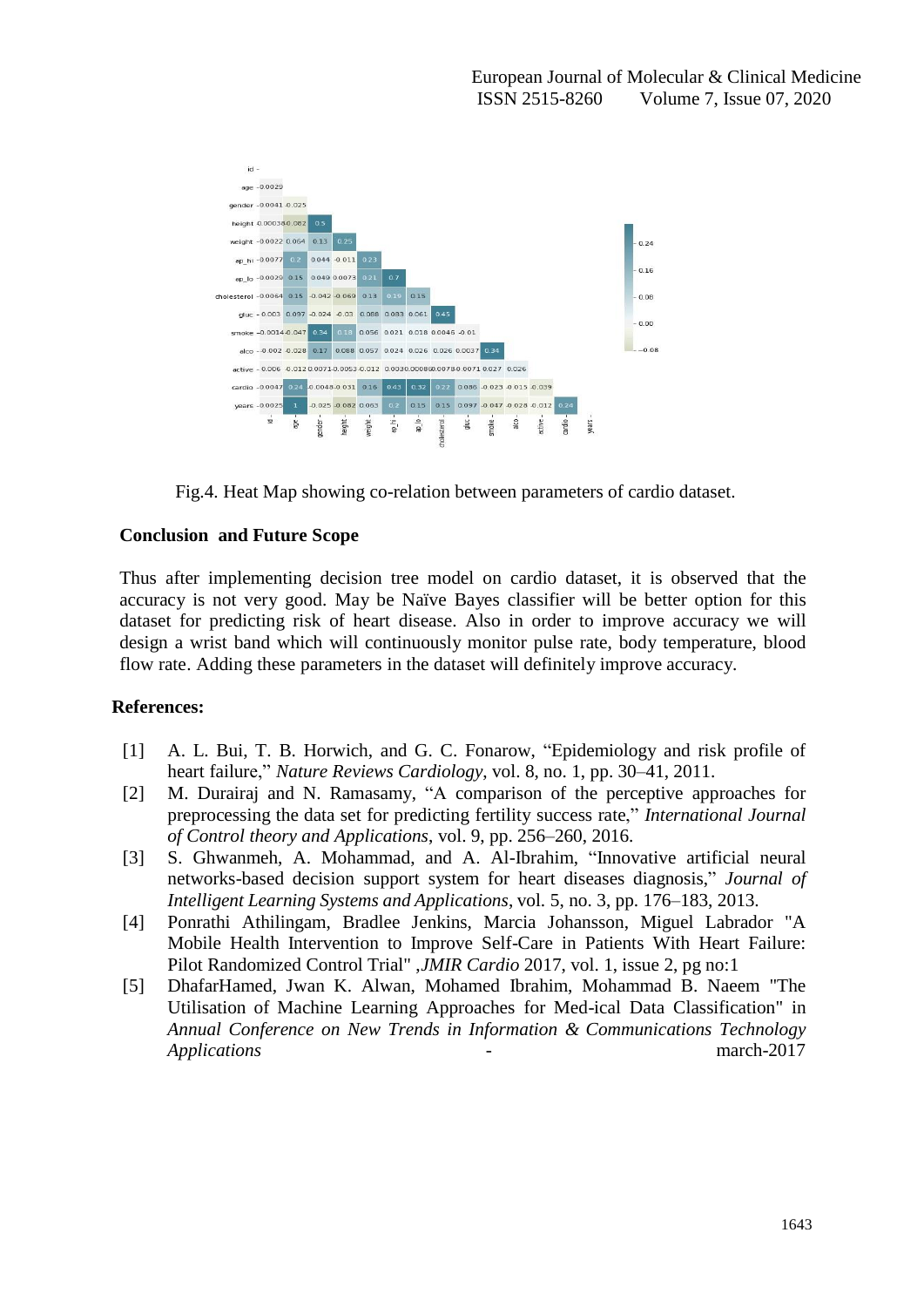- [6] Mai Shouman, Tim Turner, and Rob Stocker "Applying k-Nearest Neighbour in Diagnosing Heart Disease Patients", *International Journal of Information and Education Technology*, Vol. 2, No. 3, June 2012
- [7] Amudhavel, J., Padmapriya, S., Nandhini, R., Kavipriya, G., Dha-vachelvan, P., Venkatachalapathy, V.S.K., "Recursive ant colony optimization routing in wireless mesh network", *Advances in Intelligent Systems and Computing*, 2016,381, pp. 341- 351.
- [8] Amin Ul Haq,Jian Ping Li, Muhammad Hammad Memon ,Shah Nazir,and Ruinan Sun, "A Hybrid Intelligent System Framework for the Prediction of Heart Disease Using Machine Learning Algorithms", *Hindawi, Mobile Information Systems*, Vol.2018,ID:3860146,pg.1-21
- [9] Avinash Golande, Pavan Kumar T, "Heart Disease Prediction Using Effective Machine Learning Techniques", *International Journal of Recent Technology and Engineering (IJRTE),* Volume-8, Issue-1S4, June 2019
- [10] C. Beulah Christalin Latha, S. Carolin Jeeva, "Improving the accuracy of prediction of heart disease risk based on ensemble classification techniques", *Elsevier, Informatics in Medicine* Unlocked,2019(16),100203
- [11] Vanisree K, JyothiSingaraju, "Decision support system for congenital heart disease diagnosis based on signs and symptoms using neural networks" *International Journal of Computer Applications* April 2011;19(6). (0975 8887).
- [12] Singh Jagwant, Kaur Rajinder, "Cardio vascular disease classification ensemble optimization using genetic algorithm and neural network" *Indian J. Sci. Technology*,2006,9(S1)
- [13] KaanUyar Ahmet Ilhan, "Diagnosis of heart disease using genetic algorithm based trained recurrent fuzzy neural networks" *9th international conference on theory and application of soft computing, computing with words and perception*. Budapest, Hungary: ICSCCW; 2017. 24-25 Aug
- [14] Y. Alp Aslandoganet. al., "Evidence Combination in Medical Data Mining", *Proceedings of the international conference on Information Technology: Coding and Computing* (ITCC'04) 0-7695-2108-8/04©2004 IEEE.
- [15] S. Nazir, S. Shahzad, S. Mahfooz, and M. Nazir, "Fuzzy logic based decision support system for component security evaluation," *International Arab Journal of Information Technology*, vol. 15, pp. 1–9,2015.
- [16] S. Nazir, S. Shahzad, and L. Septem Riza, "Birthmark-based software classification using rough sets,"*Arabian Journal for Science and Engineering*, vol. 42, no. 2, pp. 859–871, 2017.
- [17] James, Spencer L, Chris D Castle, Zachary V Dingels, Jack T Fox, Erin B Hamilton, Zichen Liu, Nicholas L S Roberts, et al. "Estimating Global Injuries Morbidity and Mortality: Methods and Data Used in the Global Burden of Disease 2017 Study." *Injury Prevention* 26, no. Supp 1 (October 2020): i125–53. [https://doi.org/10.1136/injuryprev-2019-043531.](https://doi.org/10.1136/injuryprev-2019-043531)
- [18] James, Spencer L, Chris D Castle, Zachary V Dingels, Jack T Fox, Erin B Hamilton, Zichen Liu, Nicholas L S Roberts, et al. "Global Injury Morbidity and Mortality from 1990 to 2017: Results from the Global Burden of Disease Study 2017." *Injury Prevention* 26, no. Supp 1 (October 2020): i96–114. [https://doi.org/10.1136/injuryprev-2019-043494.](https://doi.org/10.1136/injuryprev-2019-043494)
- [19] Murray, Christopher J L, Cristiana Abbafati, Kaja M Abbas, Mohammad Abbasi, Mohsen Abbasi-Kangevari, Foad Abd-Allah, Mohammad Abdollahi, et al. "Five Insights from the Global Burden of Disease Study 2019." *The Lancet* 396, no. 10258 (October 2020): 1135–59. [https://doi.org/10.1016/S0140-6736\(20\)31404-5.](https://doi.org/10.1016/S0140-6736(20)31404-5)